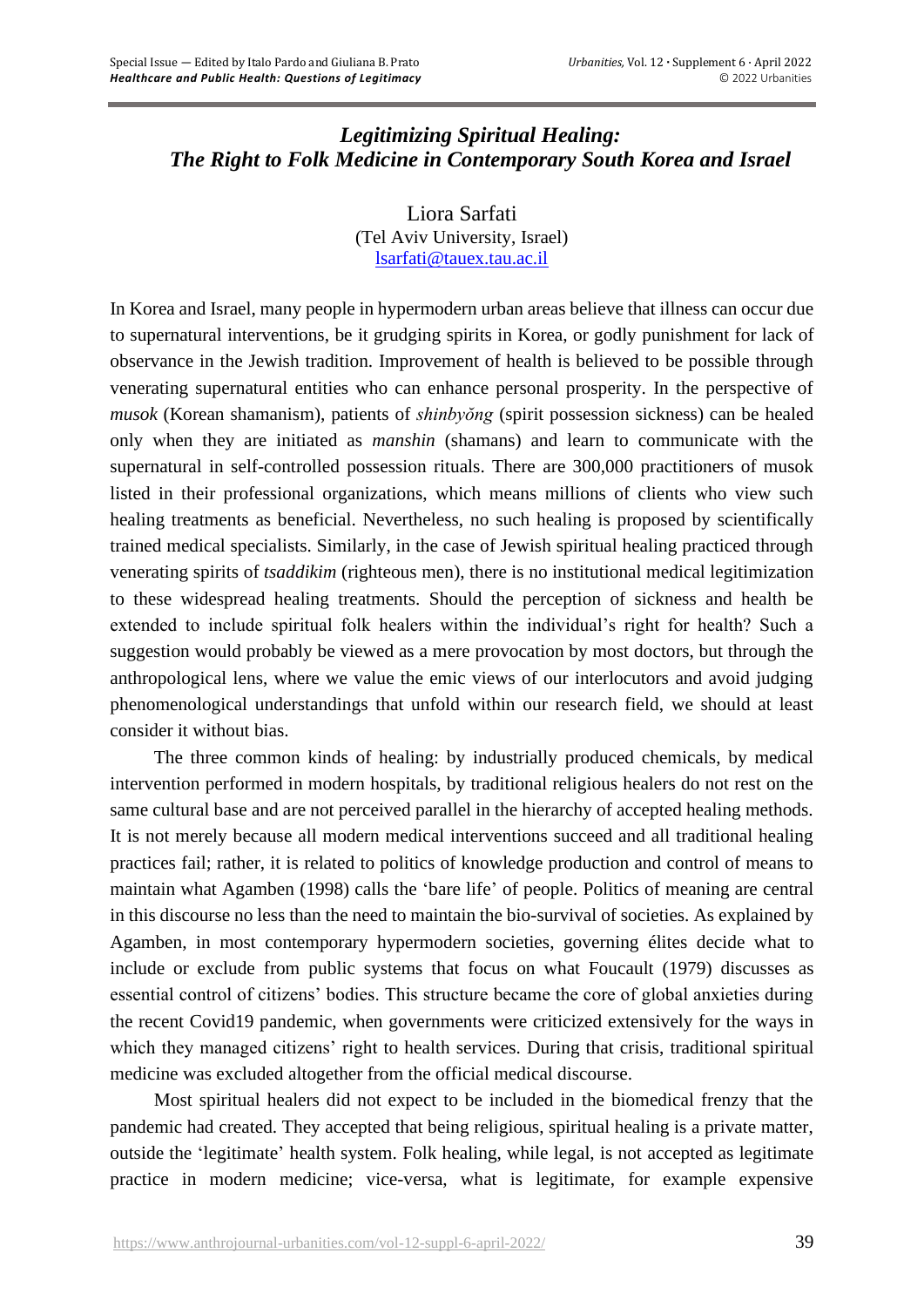medications, is not necessarily legal, when prescribed for the doctor's benefiting from the pharmaceutical industry (Pardo 2004). The delegitimization of spiritual healing is a political choice because there is little scientific research that demonstrates folk healing to be ineffective. Most healers are likewise disinterested in checking their methods through scientific measurements, and so their liminality prevails. They continue practicing in the community as *complementary* or *alternative* medicine, terms that inherently state marginality. Paradoxically, as in other cases of rituals and the sacred 'that which is excluded from the community is, in reality, that on which the entire life of the community is founded, and it is assumed by society as the immemorial, yet memorable, past' (McLoughlin 2010: 7). Thus, many kinds of premodern vernacular health care practices have persisted, including religious and spiritual practices.

Practicing religious healing is an attempt to regain control of the otherwise chaotic biologic situation, especially when modern medicine cannot help because the diagnosis is a chronic or terminal illness. The flexibility of vernacular religious healing makes it accessible and enticing even for urbanites who rarely engage in religious practice routinely. When medical doctors assert that they have no cure, even atheistic sceptic people might search for less scientific healing methods. This is when the help of manshin in Korea and tsaddik venerating Rabbis in Israel are most often requested.

I have followed groups of tsaddik venerators in Israel since the late 1990s, and Korean manshin since the mid-2000s. In spite of the Israeli case being a vernacular part of monotheism, while the Korean case reflects polytheism, there are similarities in the ways in which spiritual healing is perceived and practiced. Moreover, the response of institutionalized medicine in both countries is far from supportive, although in both cases folk healers do not demand patients to avoid biomedical treatments. Medical institutions in both countries eye the popularity of spiritual healing with suspicion. A famous Israeli doctor declared, 'folk healers are charlatans, who take advantage of people in their worst of times'. Marginalizing spiritual healers regardless their efforts to be incorporated as complementary to biomedicine has been documented in many other locations, for example, Tuva in Siberia (Van Deusen 2004). There, spiritual healers were condemned for 'superstition', while the main concern had been their unsupervised operation outside state apparatus. Governmental response was harsher in non-democratic societies, such as the USSR and South Korea's 1960-80s dictatorship, because then broad public legitimacy was not viewed as a factor to be considered.

## **Practicing Healing through Lived Religion**

First, let us clarify that not all Koreans or Israelis employ spiritual healers. Most Korean Christians refrain from consulting manshin (some do it in secret), and many ultra-orthodox Israelis refrain from venerating tsaddikim. The legitimacy of these lived religions is a social construct, which like other kinds of legitimized practices are contextually possible, even when criticized extensively (Pardo and Prato 2019).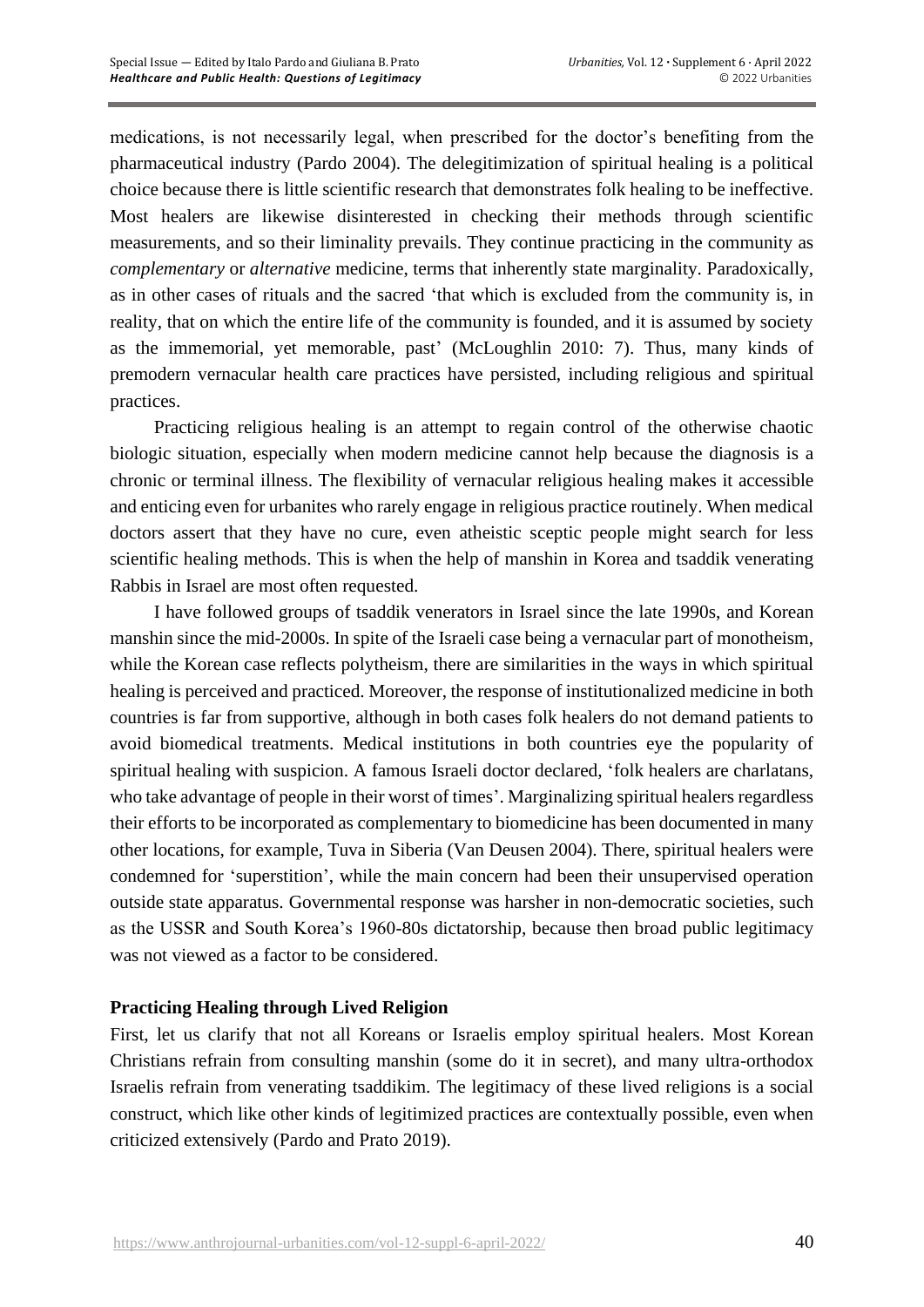## *Healing through Blessings from Tsaddikim in Israel*

In the Jewish tradition, health and illness are in God's control. While Judaism is monotheistic, there exists a category of supernatural entities who can mediate between people and God. They are spirits of righteous persons (*tsaddikim*), thought as being 'seated close to the seat of honour' of God, because of their outstanding merit while alive*.* Tsaddikim graves become pilgrimage sites, featured on amulets and sacred paraphernalia. Many pilgrims told me that by praying near the tsaddik's grave they inform his soul of the specific help needed; for example, easing a particular illness, or conceiving. There are specialized Rabbis who venerate tsaddikim in rituals that are usually performed on auspicious dates, such as the tsaddik's death anniversary (*hillula*). The most famous hillulas in Israel are those of Rabbi Shimon Bar-Yochai (2<sup>nd</sup> century AD), and the Baba Sali (1889-1984 AD). In April 2021, the hillula of Shimon Bar-Yochai, on a forested mountain, was visited by hundred thousand pilgrims. In one of the yards, a large ultraorthodox group crowded on improvised tribunes to watch their Rabbi sing. Unfortunately, some of the structures collapsed and 45 pilgrims died. In the aftermath of the disaster, most interviewed pilgrims said that next year they will perform the rite again, as if to allow the souls of the victims to continue their pursuit of hillula participation.

On 17 June 2021, I participated in a smaller event, the hillula of Rabbi Shalom Ifargan, in the town Netivot. In sharp contrast with the mass hillula events that I had observed there twenty years earlier, this time there were around a hundred participants. Still, one could observe different levels of religiosity. As I have explained elsewhere (Sarfati 2018), Jews can define themselves on a continuum from ultra-orthodox, through observant, to atheist. In this hillula, there were at least three people seated on wheel chairs, who came in hopes for a healing miracle, and several others, who specifically asked blessings for hospitalized relatives. The online livestreaming of the event, which has become common practice since the Covid19 outbreak, hosted around 4,000 viewers, and the video was shared more than 1,000 times. Within the 4468 comments that were posted during the event, more than half included the words health (*bruit*), or healing (*ripui/refua*).

Before the event, the Rabbi had posted on his Facebook page a video invitation to send personal requests. Among these, many included the specifics of illness or injury. A touching request was sent by Michel Msika saying,

'Respected Rabbi, please bless my granddaughter Shira-Haya, daughter of Keren-Marcel. She was injured very badly on Mt. Hermon 15 months ago and is still not communicating. We hope that she will be up on her feet and communicating with us. Thank you respected Rabbi'.

A request by Nati and Gili Branes read,

'Please, I beg you, pray for my daughter Shira, who had, exactly a year ago today, a terrible car accident and is since then in comma. Please pray for salvation and heavens' pity. With the God's help, a miracle will happen and she will wake healthy in body and soul, Amen'.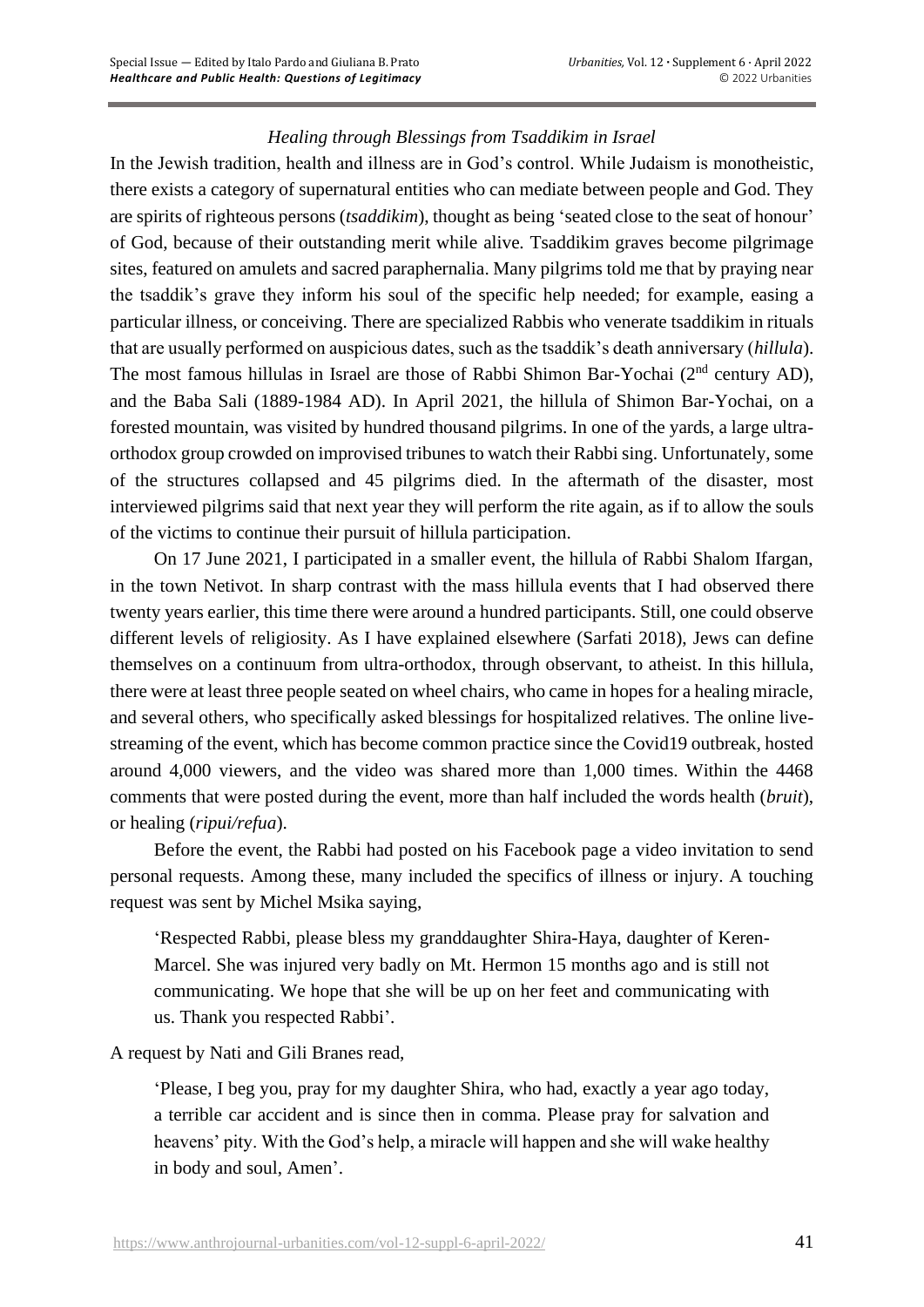Such requests suggest the strong belief of some venerators that the Rabbi can perform miracles.

## *Healing through Possession by Spirits and Gods in Korea*

In the shamanic perspective of Korean vernacular religions, when supernatural entities are venerated properly, they bless the venerators with good health. If they feel neglected or not respected, they might inflict illness. The cosmology of musok does not have a fixed hierarchy. There is no supreme god among the multiple entities venerated. Each person has a unique pantheon, in which ancestors are personal guardians. Natural elements such as a mountain, or star constellation are venerated by all manshin, but not always with the same intensity. Most manshin are female, while most spirits are male. Mythic creatures, such as the dragon king, are expected to behave as their persona in the myths. For example, if they are described as companionate healers, like princess Pari, an abandoned daughter who after many hardships comes back home and cures her dying father, then the manshin can ask them to heal their patients (Pettid 2000). The communication is based on possession-trance, where the supernatural entities descend into the body of the manshin and she conveys their message. This act is called *opening the gate of words* (Bruno 2002).

When there is need for healing, the manshin asks the spirits to check if a supernatural grudge or disharmony had caused the problem. This can be an angry spirit that dwells in the house, or an ancestor who had not received proper ancestor rites. In such cases, the spirits that surround the manshin can help negotiate how to appease the supernatural entity. If the manshin understands the cause of disharmony, she can prescribe the exact act needed to solve the problem. For example, a spirit of the place can say that it is hungry, and ask for offerings of rice and water. An ancestor can ask for a commemoration rite in her death anniversary. A mountain spirit can ask for offerings to be placed on a sacred rock. The symptoms of the disease might require intervention by biomedicine, but the cause for the affliction needs solving in a spiritual manner. If a person ignores the signals that supernatural entities send, for example through an illness, then the condition might get worse, even deadly.

#### **The Performative Aspect of Spiritual Healing**

The practices used to heal or enhance health by Rabbis and manshin have structural similarities, but not necessarily similar visual effects. Both Rabbis and manshin offer different scales of rituals, from short individual consultation to full-scale long rituals. While in the monotheistic tradition there is no visual rendering of God, and the tsadikkim are portrayed through realistic photographs and paintings, in Korea supernatural entities are painted in exaggerated cartoonlike style. Moreover, the encounters with healers are very different. The Rabbi advices patients to give alms and read biblical verses. He does not claim that he can channel the tsaddik's spirit directly through his body at will during the meeting, nor does he deliver the spirits' words, but these sometimes appear in dreams or through interpretation of certain religious texts (Bilu 1997). In contrast, during kut rituals, the manshin assert that the spirits have descended into their bodies (*shin-naerim*) and are available for questioning and petitioning directly.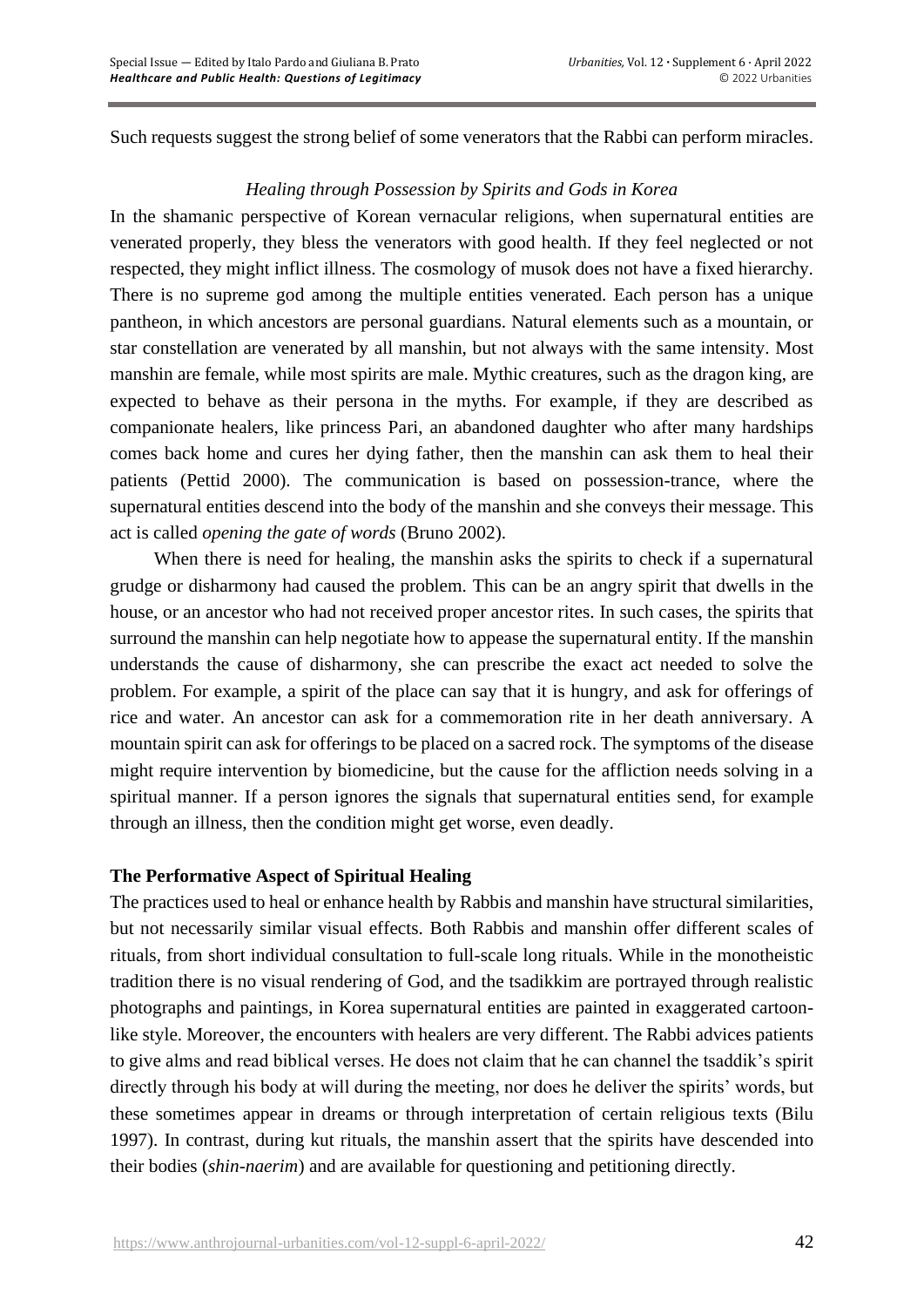In both musok and tsaddik veneration there are pilgrimages to sacred places. Tsaddik veneration is mostly performed near remote gravesites in Israel, Morocco or Europe. In Korea, prayer sites are mostly mountains and beaches for spirits of nature. The immense importance of the tsaddik pilgrimage could be witnessed in September 2020 during the hillula of Rabbi Nachman of Bratslav, who died in 1810 and was buried in Uman, Ukraine. Due to Covid19 precautions, the Ukrainian authorities had closed the borders, but thousands of Jewish pilgrims flew to neighbouring countries in hopes that overland borders would be less supervised. The Ukrainian authorities placed policemen to prevent the pilgrims' infiltration, and so the pilgrims stayed camped a few weeks until deported. In a media interview, Israel Shnor, a pilgrim who was held in Belarus, explained his view on performing pilgrimage in times of global health anxiety saying,

'all the people that you see here, and there are many more that you do not see, never thought not to arrive. With all due respect, we have a tradition of more than two hundred years' (*Ynet* 2020).

In Korea, the dedication of manshin to pilgrimage can be seen on every sacred mountain, through the summer rains and winter ice. Even elderly practitioners climb the steep slopes to pray under a large rock, light incense by a waterfall, or stand praying lengthily in cold ocean winds.

The performative means by which Rabbis and manshin mediate the supernatural powers are similar. In both religious rituals, the healers pray, sing and light candles. They sway and move around the ritual area, talking to the audience, promising success and healing. In such events, there is always food. However, in the Korean case, the food items are viewed as offerings to the spirits, while in the Jewish case they serve as gifts among the human participants. In both Jewish hillula events and Korean kut rituals there are moments of heightened emotions when participants attest that they feel the supernatural interventions within their bodies. Similar feelings were expressed by interviewees in the two different belief systems, 'feeling the hairs on my arms stand on edge', 'feeling warmth inside my chest', 'everything around looks brighter'.

One major difference between the two creeds is that the Korean practice involves possession-trance induced through drumming and dancing; appeasing the supernatural entities is achieved through entertaining them with dangerous acts such as standing on knives, feeding them delicacies and sacrificing animals. In tsaddik rituals, there is no direct reference to possession or trance; rather, the Rabbi delivers his requests to the tsaddik and God without channelling their responses; the veneration gestures do not include sacrificial animals (although these are mentioned in ancient texts); the main acts of worship are prayers, tales from the Old Testament and religious songs. In both Jewish and Korean rituals there is extensive usage of ancient dialects. Not all audience members understand the texts, but ritual organizers and practitioners are expected to master them.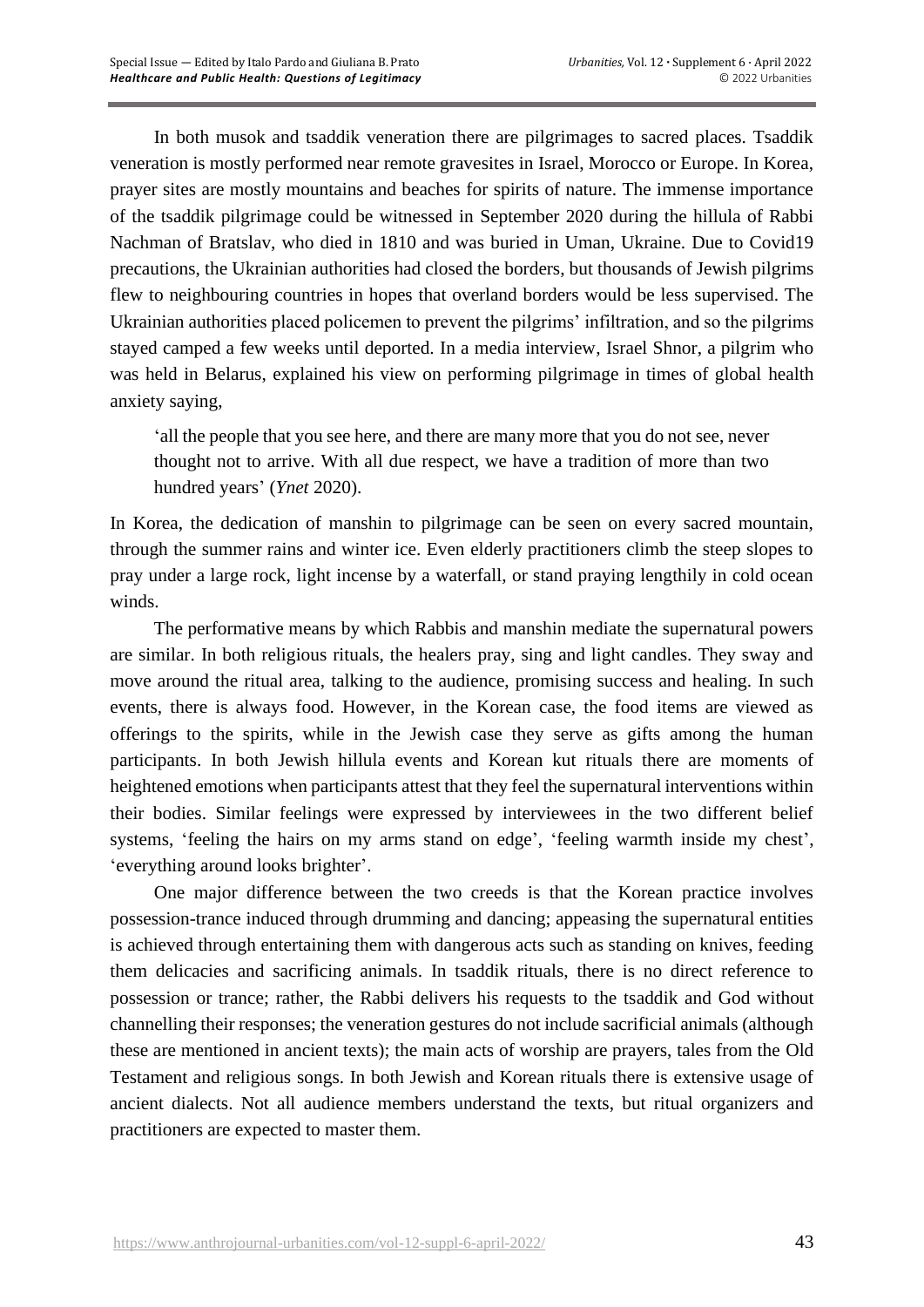#### **The Interaction between Folk Healing and Modern Medicine**

Tsaddik venerating Rabbis and manshin do not promote spiritual healing as a substitute to biomedicine. They suggest that supernatural interventions expedite the healing process, point to the best medical-care providers and prevent future deterioration. Recently, many manshin and Rabbis have taken Covid19 vaccines, and this was documented in the media to convince the public that vaccines are legitimate and safe. Nevertheless, the common perception of most biomedical staff is that folk healers might prevent the proper treatment of patients. This view prevails regardless the fact that there is no medical research aimed to prove spiritual healing as harmful. The objections rest merely on paradigmatic assessments and hearsays. Spiritual healers accept the authority of modern medicine, while at the same time they openly criticize its shortcoming and relate to it as narrowminded. In a rationalization structure similar to other cases discussed by Pardo and Prato (2019), the healers view their occupation as a performance of personal morality.

The vernacular nature of these traditions allows the healers freedom from institutional supervision. The biopolitics that dictates delegitimization and marginalization of spiritual healing in the medical systems of hypermodern societies has not prevented millions from using it in the urban centres of South Korea and Israel. The contradiction between scientific and vernacular medicine does not exist in the worldview of these contemporary spiritual healers. They are legitimized at the grassroots level and enjoy the cultural and financial support of their many patients.

#### **References**

- Agamben, G. 1998. *Homo Sacer: Sovereign Power and Bare Life.* Stanford: Stanford University Press.
- Bilu, Y. 1997. Mechkar Hatarbut Haamamit Beidan Hapost Moderny: Sipur Ishi (A Research of Folk Culture in Postmodern Times: A Personal Story). *Teoria ve Bikoret* (Theory and Criticism), 10: 37-54.
- Bruno, A. L. 2002. *The Gate of Words: Language in the Rituals of Korean Shamans*. Leiden: University of Leiden Press.
- Foucault, M. 1979. *Discipline and Punish: The Birth of the Prison.* New York: Vintage.
- McLoughlin, D. 2010. The Sacred and the Unspeakable: Giorgio Agamben's Ontological Politics. *Theory & Event*, 13 (1).
- Pardo, I. and G. B. Prato. 2019. Ethnographies of Legitimacy: Methodological and Theoretical Insights. In I. Pardo and G. B. Prato (eds), *Legitimacy: Ethnographic and Theoretical Insights*. New York: Palgrave.
- Pardo, I. 2004. Where it Hurts: An Italian Case of Graded and Stratified Corruption. In I. Pardo (ed.), *Between Morality and the Law: Corruption, Anthropology and Comparative Society*. London: Routledge.
- Pettid, M. J. 2000. Late Chosŏn Society as Reflected in a Shamanistic Narrative: An Analysis of the Pari Kongju Muga. *Korean Studies*, 24: 113-141.